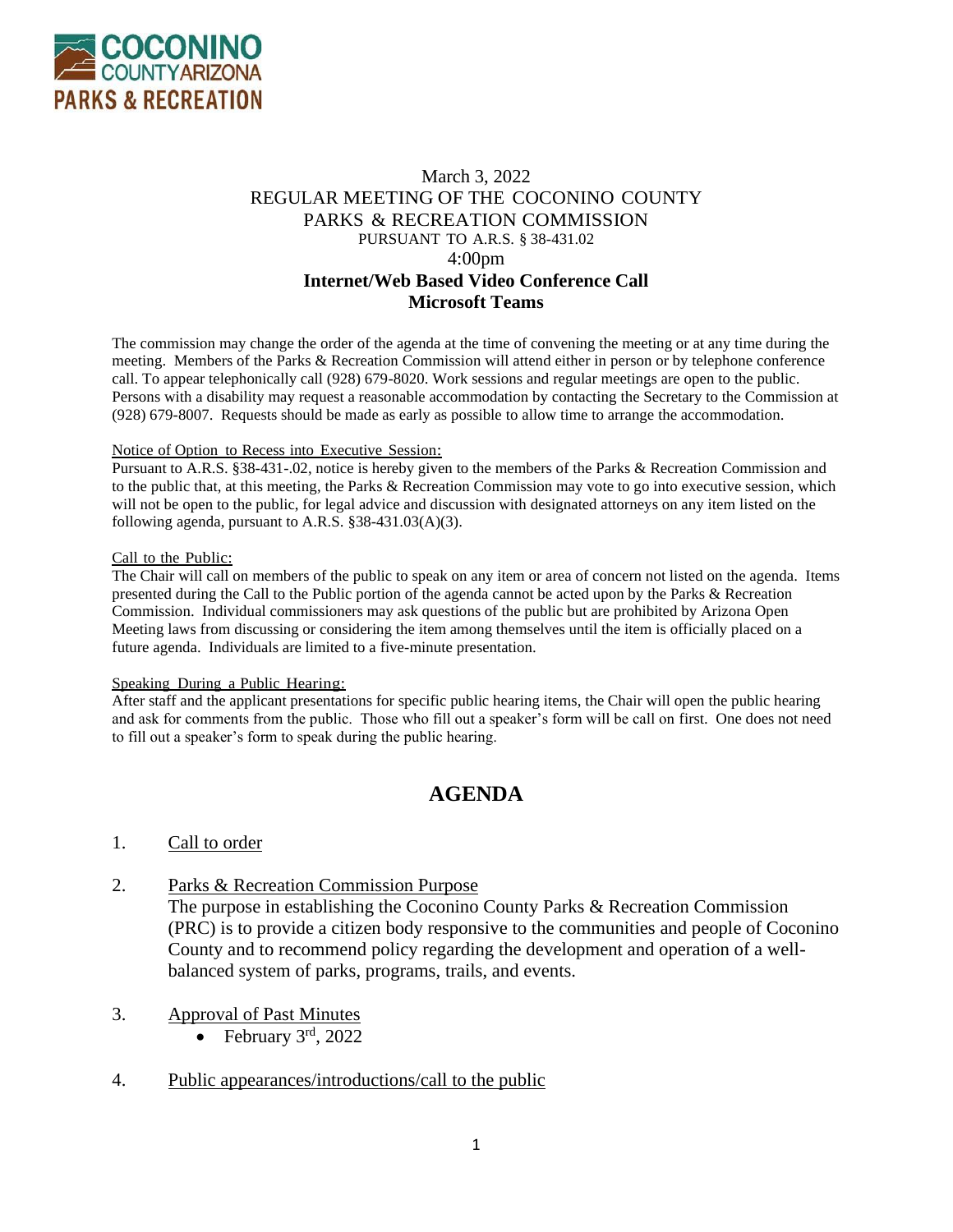#### **Old Business**

- 5. 2022 PRC Objectives (30 min) Chair Hiel will lead the group on a discussion on PRC 2022 objectives.
- 6. Update on Pam Foti Recognition (15 min) Director Nemeth will update the Commission on developments for the planned recognition of former Commissioner Foti.
- 7. Fiscal Year 2023 Funding Request Submittals and Budget (15 min) Director Nemeth will share the final list of special funding requests and review the Fiscal Year 2023 budget with the Commission.

#### **New Business**

- 8. Diablo Trust Update (15 Min) Commissioner Parrish will update the group on the Meeting coming up and any other updates regarding the Diablo Trust.
- 9. CCPR Winter Recreation Update (20 Min) Operations and Maintenance Manager for CCPR, Rob Morrison will give an update and share a presentation on winter recreation.

# **Upcoming Board of Supervisor Agenda Items\***

10. April 5, 2022, at 10:00 am - The "White House" Proposal Presentation from Flagstaff Xtreme.

*\*At times, Board agenda items change dates and times. If interested in attending please check with staff or the Clerk of the Board's agenda web page at <https://www.coconino.az.gov/AgendaCenter/Board-of-Supervisors-Agendas-Minutes-and-5> to confirm item, date, and time.*

#### **Reports**

- 1. Director's Report Cynthia Nemeth, Parks and Recreation Director, will update the Commission on the status of events and activities of the Parks and Recreation Department.
- 2. Commissioner's Report The Commissioners will give input on future agenda items, and/or give updates on issues or activities that have occurred since the last commission meeting.

# **Adjourn**

# **Notice:**

*Next Friends of Coconino County Parks Meeting: March 9, 2022.*